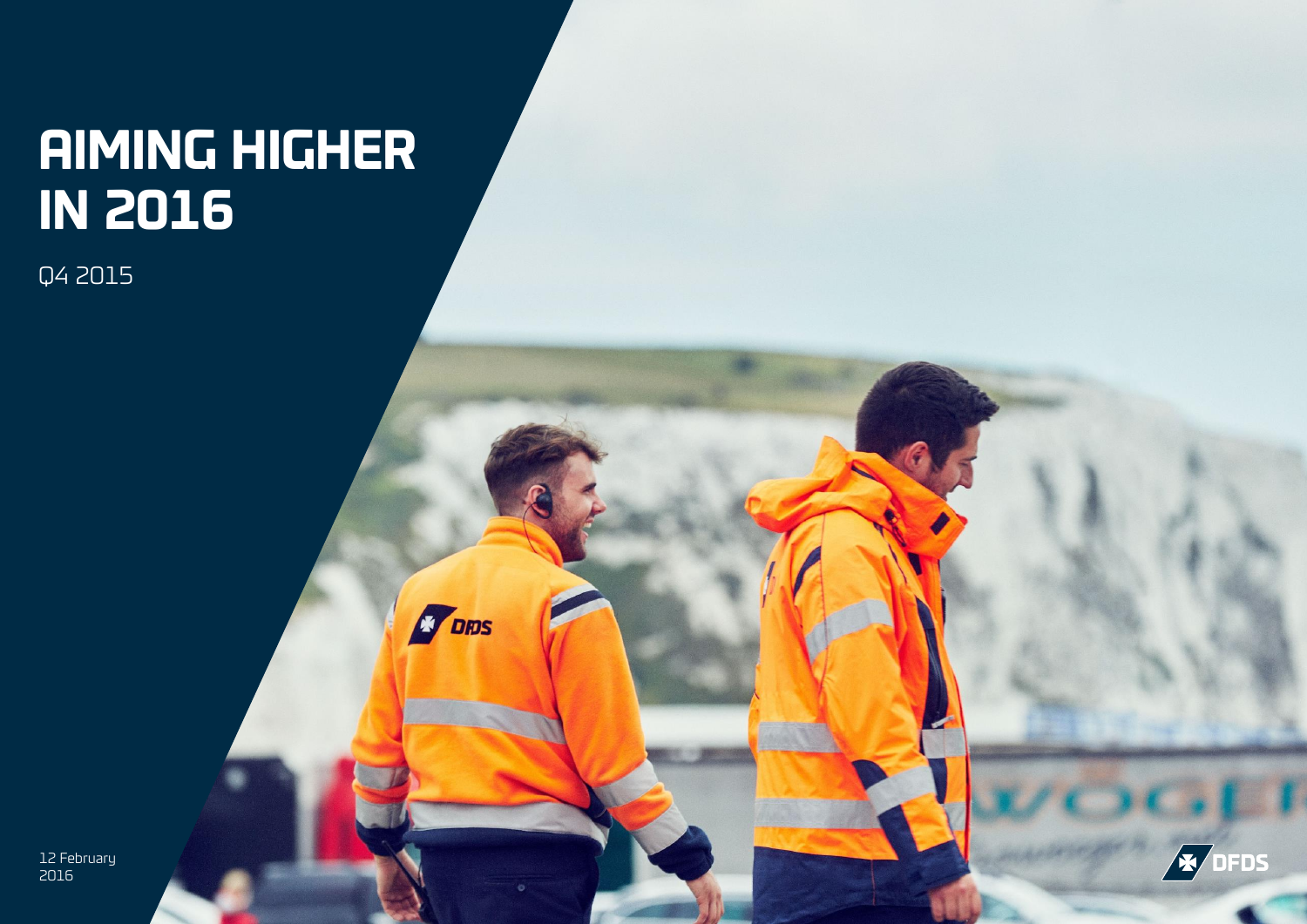- Overview
- Q4 and year-end 2015
- Financial leverage
- Outlook 2016
- Strategy, goals and priorities
- Appendix: EBIT per BU

The statements about the future in this announcement contain an element of risk and uncertainty, both in general and specific terms, and this means that actual developments may diverge considerably from the statements about the future.

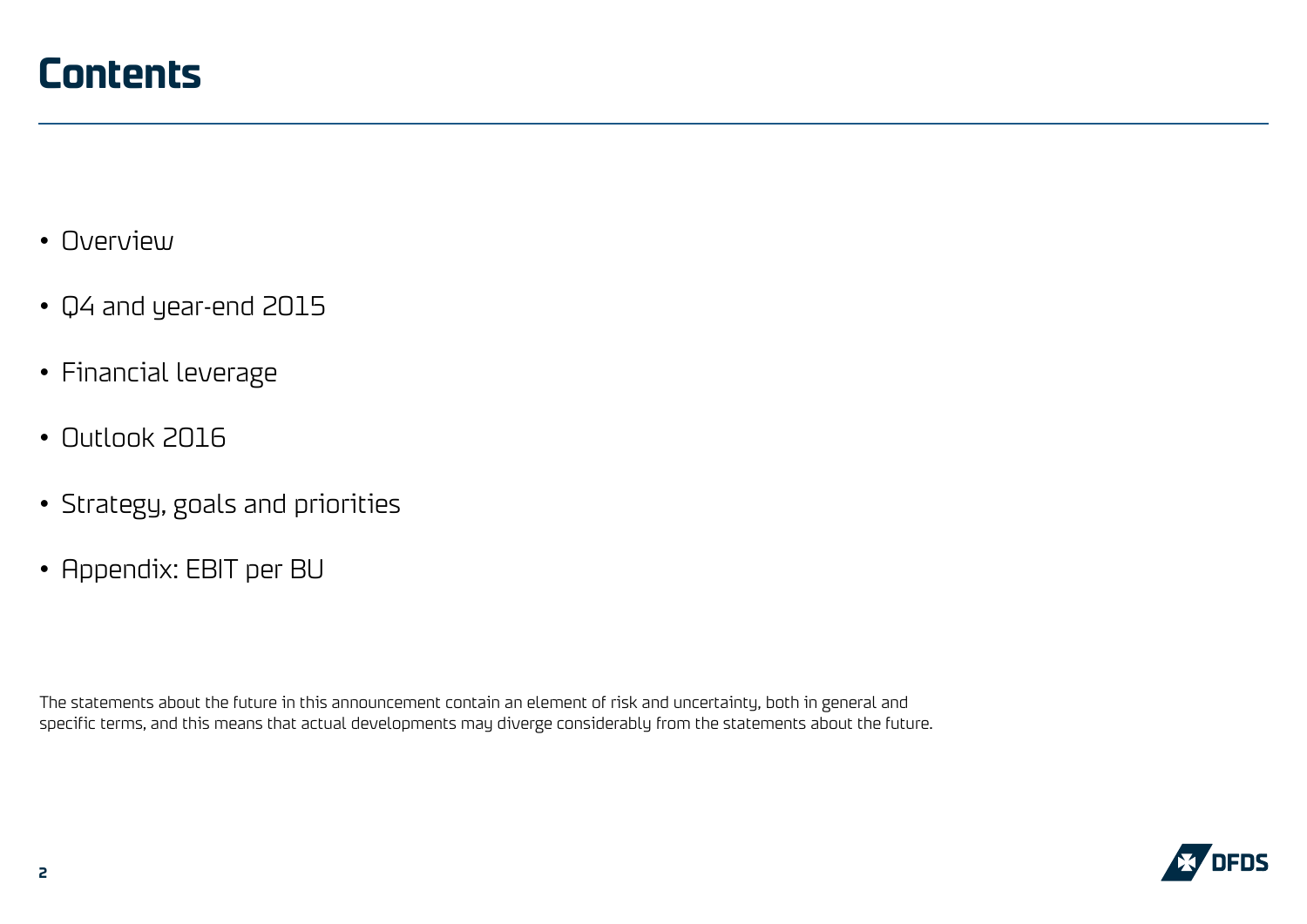## **Aiming higher from record 2015**

- In 2015, **EBITDA was raised by 42% to DKK 2,041m**  the main drivers of the transition to a higher earnings level were:
	- Resolution of overcapacity on **Channel**
	- Improved **passenger mix** and volumes
	- Successful **scrubber** strategy
	- **Freight volume** growth in North Sea and Baltic Sea
	- New, major **logistics** contracts
- Continued **topline** focus and **efficiency** projects underpinned performance
- **Q4 EBITDA** increased by 33% to DKK 418m with continued strong performance in Channel and Baltic Sea
- **DKK 950m distribution** to shareholders planned for 2016
- **EBITDA outlook for 2016 is DKK 2,100-2,300m** (DKK 2,041m)



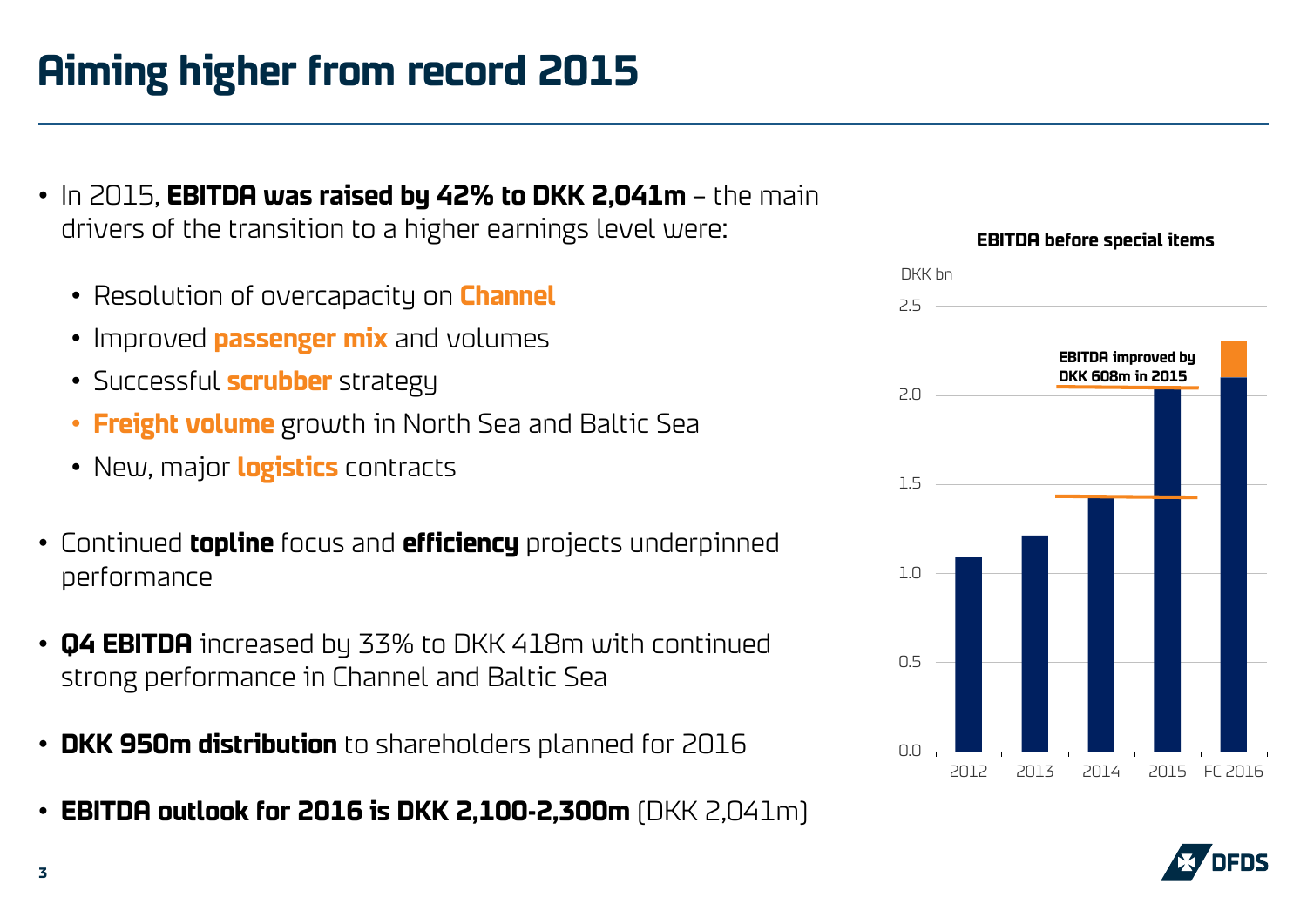#### **Q4 2015 – EBITDA up by 33% to DKK 418m**

- 12% higher freight **shipping volumes** and 11% more passengers
- Earnings increased in 4 of 5 Shipping business units: **Channel and Baltic Sea**  strongest performers
- **Passenger** impacted by extra costs in Q4 due to cancellation of departures
- Higher activity levels in most areas in **Nordic and Continent** leading to increased earnings
- Performance improved in temperaturecontrolled logistics activities in **UK & Ireland**





**EBITDA before special items per quarter**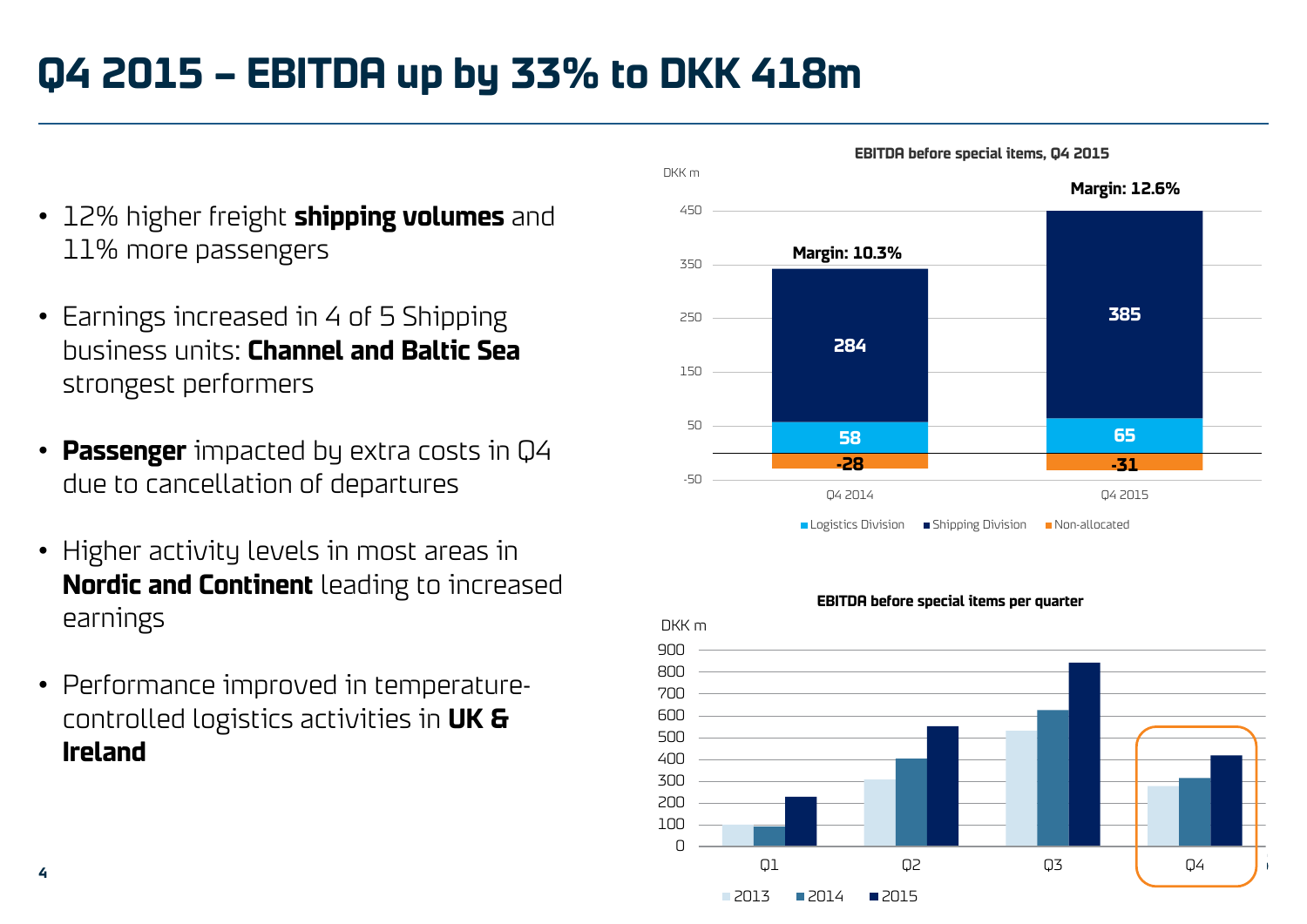#### **Q4 2015 in numbers**

- **Revenue** growth of 10% adjusted for closure of routes in 2014
- **EBITDA** includes a number of one-off operating costs, particularly in the Channel, Passenger and Logistics business units
- Increase in **depreciations** mainly due to scrubber installations and additional depreciation on ship held for sale
- Lower net interest cost and a decrease in bank fees reduced **finance cost**

|                           |        |        |              | <b>Change Change</b> |
|---------------------------|--------|--------|--------------|----------------------|
| DKK $m1$                  | Q4 15  | Q4 14  | <b>vs LY</b> | ℅                    |
| <b>REVENUE</b>            | 3,324  | 3,059  | 266          | 9%                   |
| <b>EBITDA BEFORE SI</b>   | 418    | 314    | 104          | 33%                  |
| margin, %                 | 12.6   | 10.3   | 2.3          | n.a.                 |
| P/L associates            | 0      | -5     | 5            | n.a.                 |
| Gain/loss asset sales     | 3      | 6      | -3           | $-54%$               |
| Depreciations             | $-220$ | $-202$ | $-18$        | 9%                   |
| <b>EBIT BEFORE SI</b>     | 201    | 113    | 88           | 78%                  |
| margin, %                 | 6.0    | 3.7    | 2.3          | n.a.                 |
| Special Items             | $-21$  | $-39$  | 18           | n.a.                 |
| <b>EBIT</b>               | 180    | 74     | 106          | 143%                 |
| Finance                   | $-23$  | $-38$  | 15           | n.a.                 |
| <b>PBT BEFORE SI</b>      | 178    | 75     | 103          | 137%                 |
| <b>PBT</b>                | 157    | 36     | 121          | 337%                 |
| EMPLOYEES avg., no.       | 6,616  | 6,363  | 253          | 4%                   |
| <b>INVESTED CAPITAL</b>   | 8,363  | 8,633  | $-270$       | $-3%$                |
| ROIC LTM ex. SI, %        | 13.7   | 8.0    | 5.7          | n.a.                 |
| <b>NIBD</b>               | 1,773  | 2,468  | $-695$       | $-28%$               |
| <b>NIBD/EBITDA, times</b> | 0.9    | 1.7    | $-0.8$       | n.a.                 |
| SOLVENCY, %               | 52     | 50     | 2            | n.a.                 |

SI: Special items. PBT: Profit before tax. NIBD: Net interest-bearing debt.

1: Roundings may cause variances in sums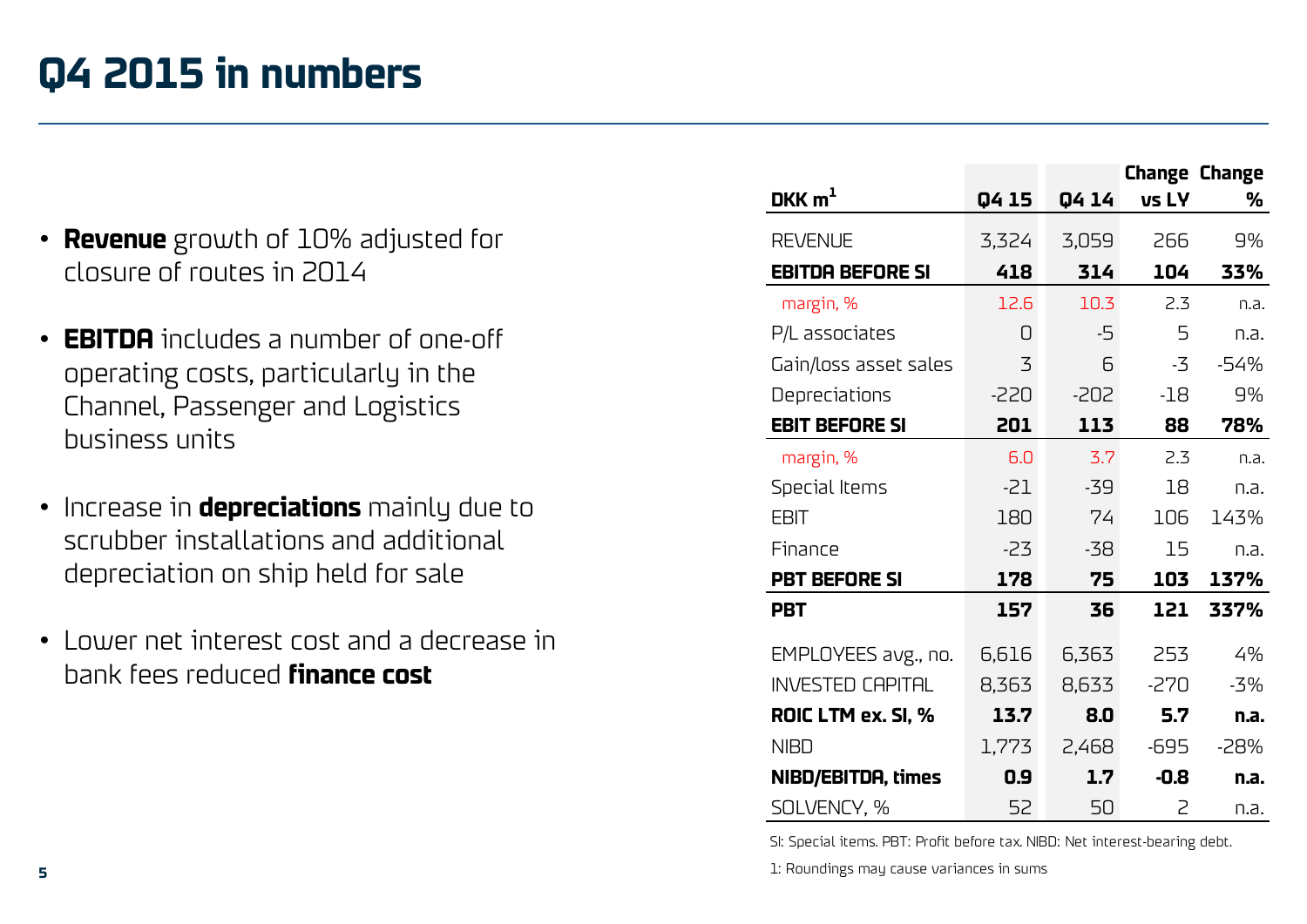#### **Full-year 2015 in numbers**

- Reported **revenue** growth of 5%. 7% growth adjusted for closure of routes and acquisitions in 2014
- Increase in **depreciations** mainly due to full-year impact of freight newbuildings, scrubber installations and acquisitions
- **ROIC** increased to 13.7%
- **Free cash flow** of DKK 1.6bn following positive impact from a reduction in working capital of DKK 199m and investments of DKK 571m
- **Financial leverage** reduced to 0.9x through both lower NIBD and higher **FRITDA**

|                           |        |        |        | <b>Change Change</b> |
|---------------------------|--------|--------|--------|----------------------|
| <b>DKKm</b>               | 2015   | 2014   | vs LY  | %                    |
| <b>REVENUE</b>            | 13,474 | 12,779 | 695    | 5%                   |
| <b>EBITDA BEFORE SI</b>   | 2,041  | 1,433  | 608    | 42%                  |
| margin, %                 | 15.1   | 11.2   | 3.9    | n.a.                 |
| P/L associates            | $-12$  | 25     | $-37$  | n.a.                 |
| Sale of assets            | 5      | 9      | $-4$   | $-46%$               |
| Depreciations             | $-835$ | $-772$ | -63    | 8%                   |
| <b>EBIT BEFORE SI</b>     | 1,199  | 695    | 504    | 72%                  |
| margin, %                 | 8.9    | 5.4    | 3.5    | n.a.                 |
| Special Items             | $-36$  | $-70$  | 34     | n.a.                 |
| <b>EBIT</b>               | 1,164  | 626    | 538    | 86%                  |
| Finance                   | $-121$ | $-124$ | 3      | $-3%$                |
| <b>PBT BEFORE SI</b>      | 1,078  | 571    | 507    | 89%                  |
| <b>PBT</b>                | 1,043  | 502    | 541    | 108%                 |
| Tax                       | $-32$  | $-68$  | 36     | $-53%$               |
| NET PROFIT                | 1,011  | 434    | 577    | 133%                 |
| EMPLOYEES avg., no.       | 6,616  | 6,363  | 253    | 4%                   |
| <b>FREE CASH FLOW</b>     |        |        |        |                      |
|                           | 1,637  | 329    | 1,308  | 398%                 |
| ROIC ex. SI, %            | 13.7   | 8.0    | 5.7    | n.a.                 |
| <b>NIBD/EBITDA, times</b> | 0.9    | 1.7    | $-0.8$ | n.a.                 |
| SOLVENCY, %               | 52     | 50     | 2.0    | n.a.                 |

SI: Special items. PBT: Profit before tax

1: Roundings may cause variances in sums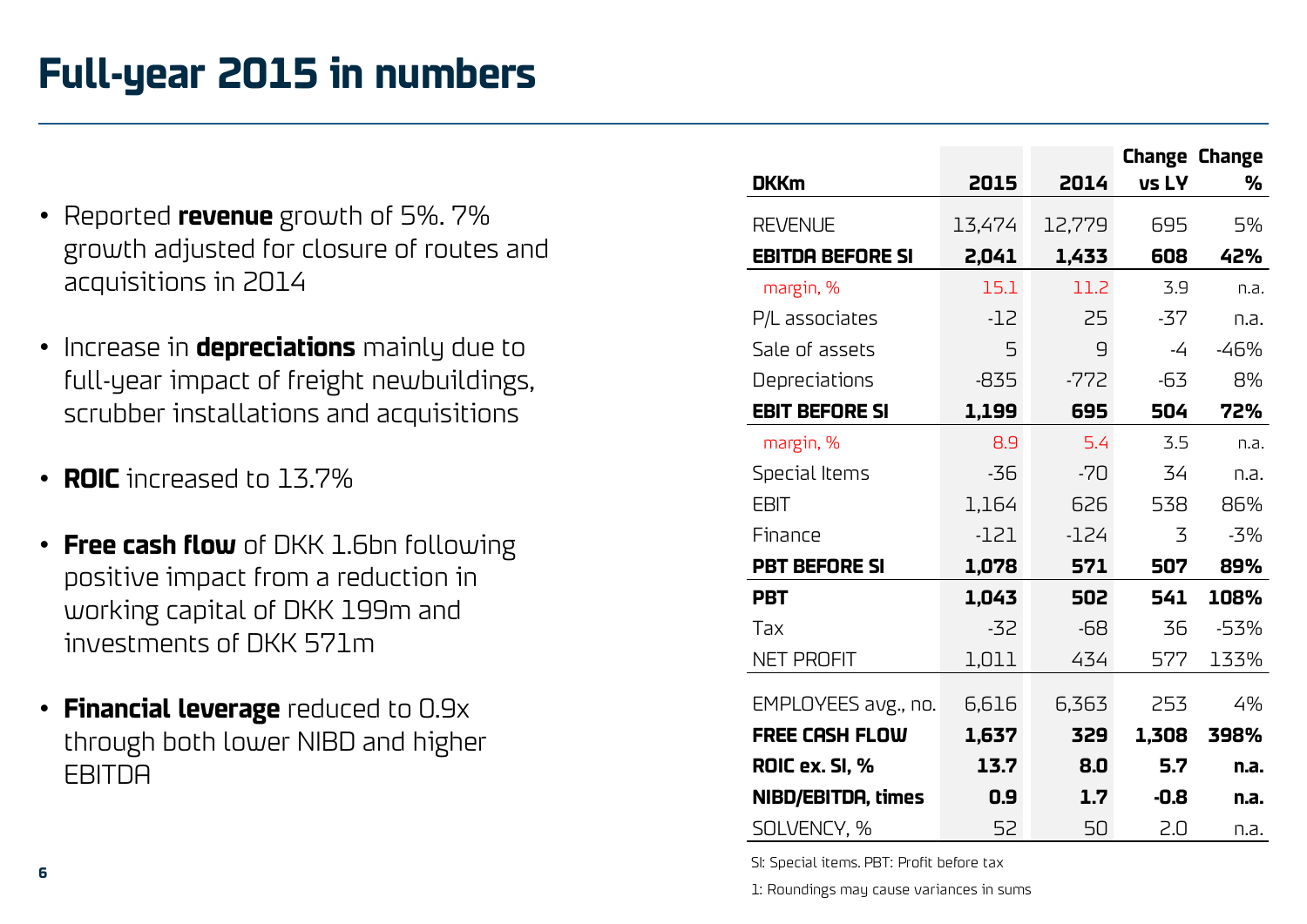## **Higher earnings level raises planned distribution to DKK 950m**

- NIBD/EBITDA was 0.9x at year-end 2015 vs longterm leverage target of NIBD/EBITDA of 2.0-3.0x
- Board of Directors plan to distribute a total of DKK 950m to shareholders: a dividend of DKK 300m and a share buyback of DKK 650m
- Proposed dividend of DKK 3.00 to be paid in April. DKK 2.00 to be proposed and paid in August
- Share buyback consists of two programmes:
	- DKK 400m with completion 24 February 2016, auction process
	- DKK 250m with completion latest 17 August 2016
- Board of Directors continually review capital structure vs earnings and investments, including strategic acquisitions

| DKK m                            | 2016 | 2015 | 2014 |
|----------------------------------|------|------|------|
| Planned* dividend per share, DKK | 5.N  | 5.4  | 28   |
| Planned <sup>*</sup> dividend    | 297  | 326  | 177  |
| Buyback of shares                | 650  | 401  | 295  |
| Distribution to shareholders     | 947  | 727  | 472  |
|                                  |      |      |      |

\*Planned refers only to 2016



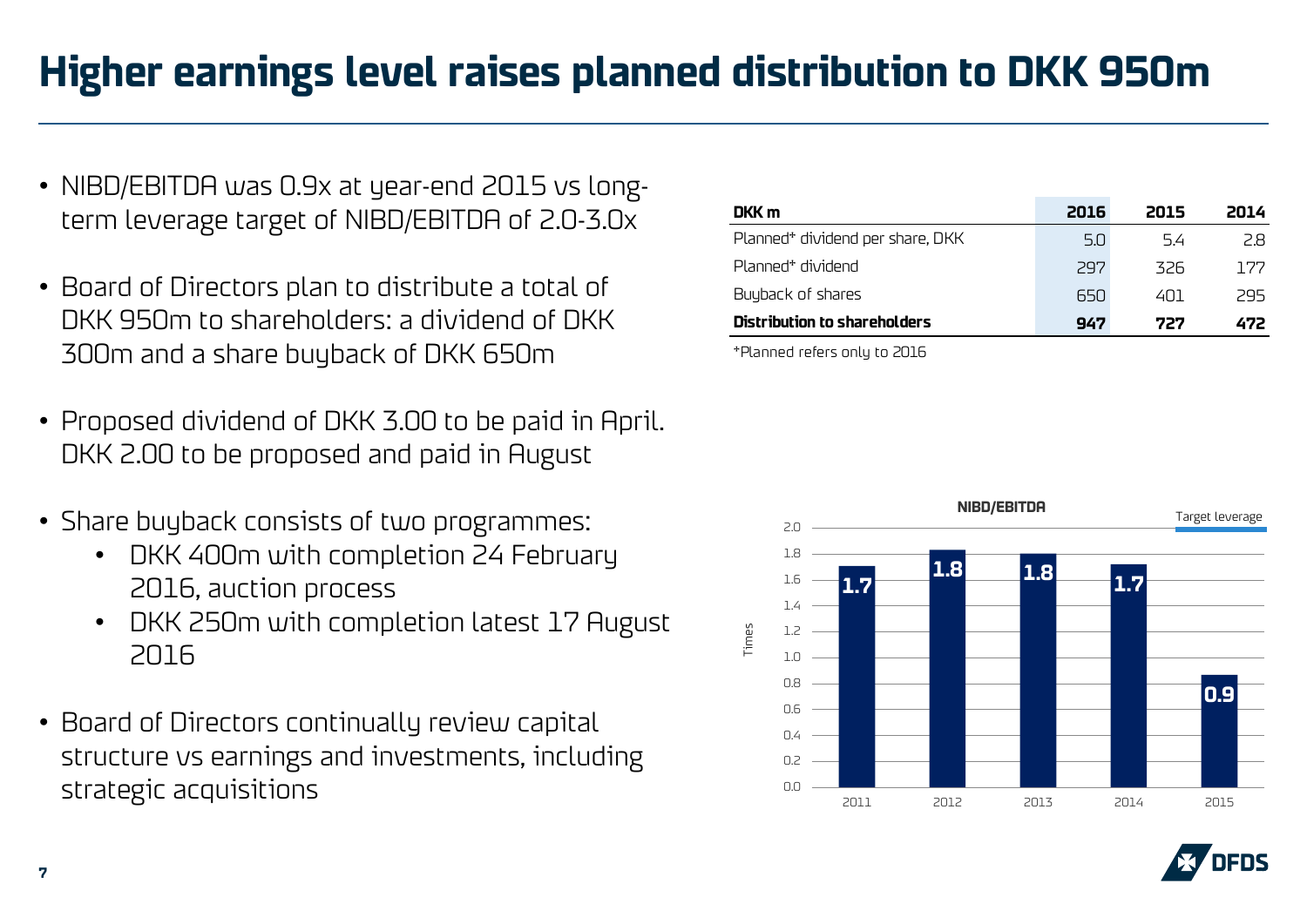## **EBITDA outlook for 2016 of DKK 2.1-2.3bn**

- Economic recovery in Europe expected to continue at moderate pace in 2016
- Freight and passenger volumes are consequently expected to continue to grow in 2016, though at a lower pace than in 2015
- Pricing environment expected to remain competitive
- Revenue increase of around 6% expected, excluding revenue from bunker surcharges
- Capacity expansion through delivery of two Channel ferries and lengthening of a freight ship – total investments of DKK 1.6bn expected, including DKK 900m for Channel ferries
- Delivery of Channel ferries 'non-cash' until such time that Eurotunnel may decide to exercise their put option on the ferries

#### **NEW OUTLOOK 2016**

- Revenue up by around 6%, excluding revenue from bunker surcharges
- EBITDA of DKK 2.1-2.3bn (DKK 2,04bn)
	- Shipping Division: DKK 1,950-2,125m
	- Logistics Division: DKK 250-275m
	- Non-allocated items: DKK -100m
- Investments of DKK 1.6bn

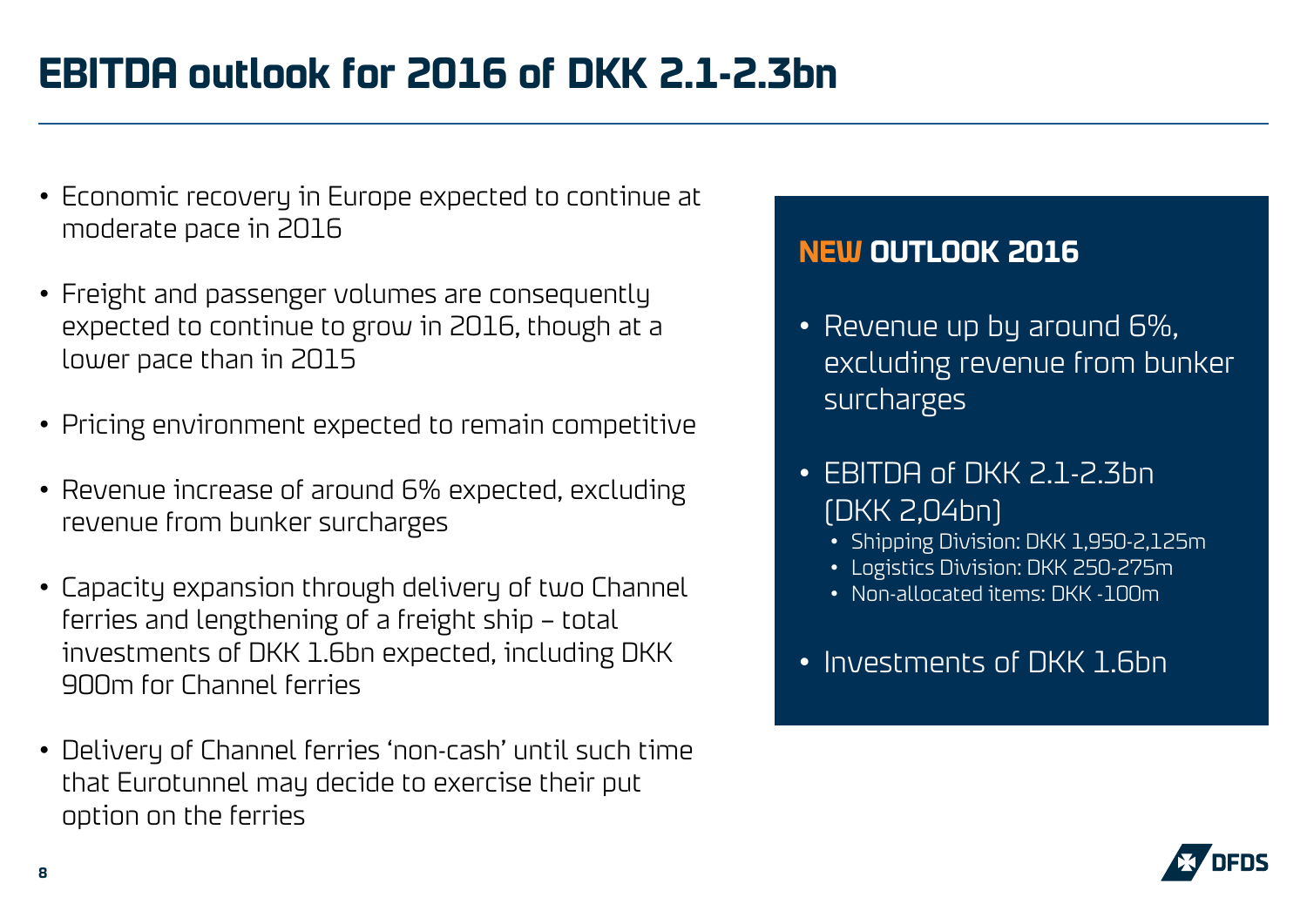#### **2016 outlook: major performance drivers**

| <b>Certain/Likely</b>                                                                                                                        | <b>Expected</b>                                                                                                                                                                                                                                                                         | <b>Uncertain</b>                                                                                                                                                                                                                                    | <b>Macro drivers</b>                                                                                                                                                                                                               |
|----------------------------------------------------------------------------------------------------------------------------------------------|-----------------------------------------------------------------------------------------------------------------------------------------------------------------------------------------------------------------------------------------------------------------------------------------|-----------------------------------------------------------------------------------------------------------------------------------------------------------------------------------------------------------------------------------------------------|------------------------------------------------------------------------------------------------------------------------------------------------------------------------------------------------------------------------------------|
| Capacity expansion:<br>Channel, North Sea<br>Capacity reduction:<br><b>Baltic Sea</b><br>Revenue increase<br>from new logistics<br>contracts | Freight shipping<br>$\bullet$<br>volume growth of 8-<br>10%<br>Passenger volume<br>$\bullet$<br>growth of 6-8%<br>Competitive pricing<br>$\bullet$<br>environment<br>Bunker cost savings<br>$\bullet$<br>in Passenger<br>Logistics earnings<br>$\bullet$<br>boost from new<br>contracts | Channel competitor<br>dynamics after<br>deployment of<br>upgraded ferries<br>Competitor actions<br>Impact of stock<br>$\bullet$<br>market setback on<br>general economy<br>Possible impacts from<br>$\bullet$<br>migration and<br>terrorist attacks | UK economy –<br>slowdown?<br>Brexit referendum<br>Swedish economy –<br>pick up?<br>Norwegian economy<br>- slowdown?<br>Russian market<br>$\bullet$<br>demand set to remain<br>'zero'<br>Changes in oil price<br>and exchange rates |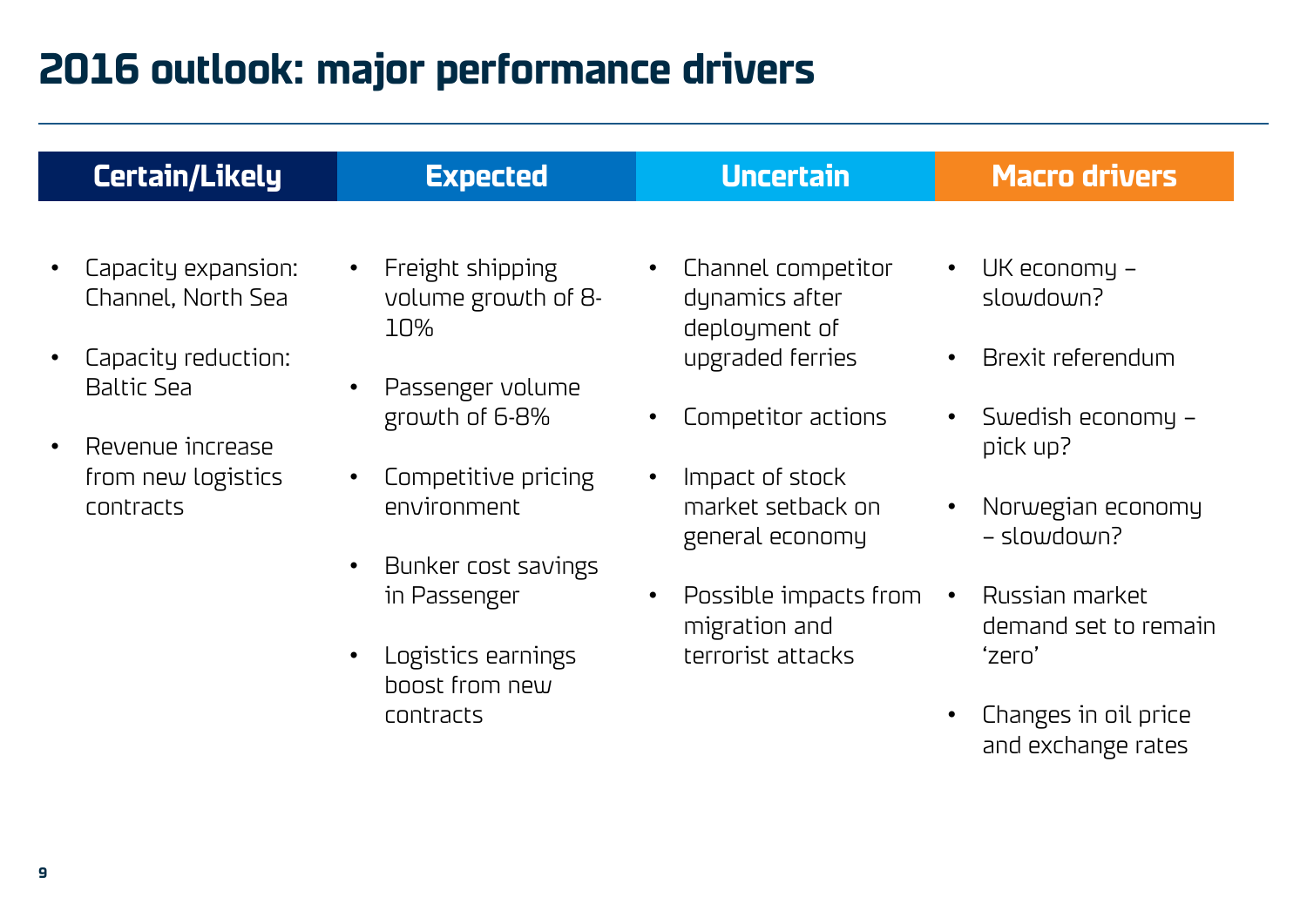#### **Strategy, goals and priorities**

- **People:** succession planning, talent programme, transformation office
- **The DFDS Way:** further development of operating model
- **Tonnage:** strategy development and renewal decisions
- **Digital:** business model development and implementation of next initiatives
- **Market coverage:** gain synergies from expansion of route network and logistics activities through acquisitions
- **Financial performance:** continue from new higher level

#### **DFDS' strategy drivers:**

- •The DFDS Way: Customer focus and continuous improvement
- •Network strength: Expand to leverage operating model
- •Integrated shipping and logistics operations: Utilisation of tonnage
- •Financial strength and performance: Reliable partner
- •ROIC target of 10% across business cycle



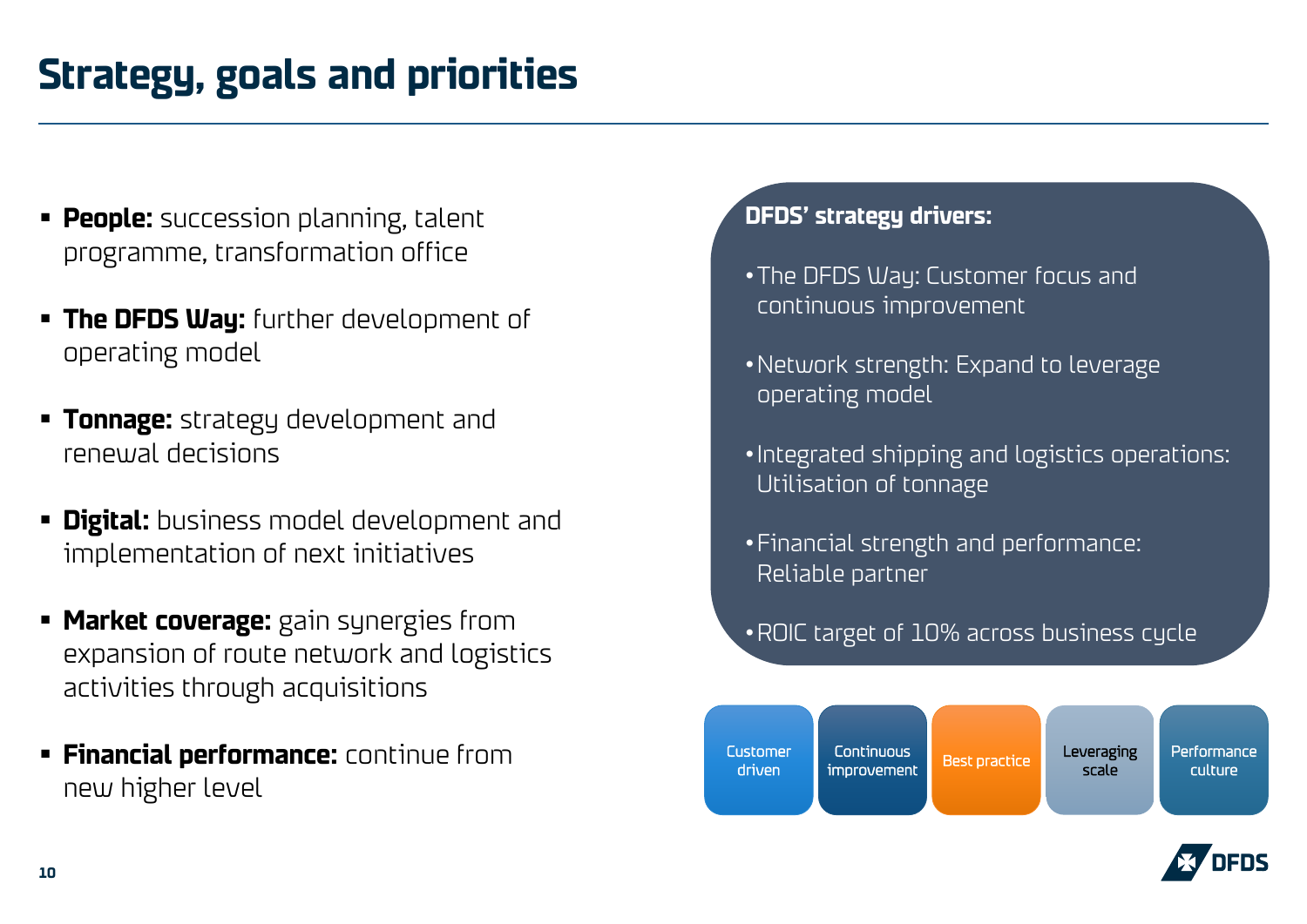# **AIMING HIGHER IN 2016**

**O&A** 

**11**



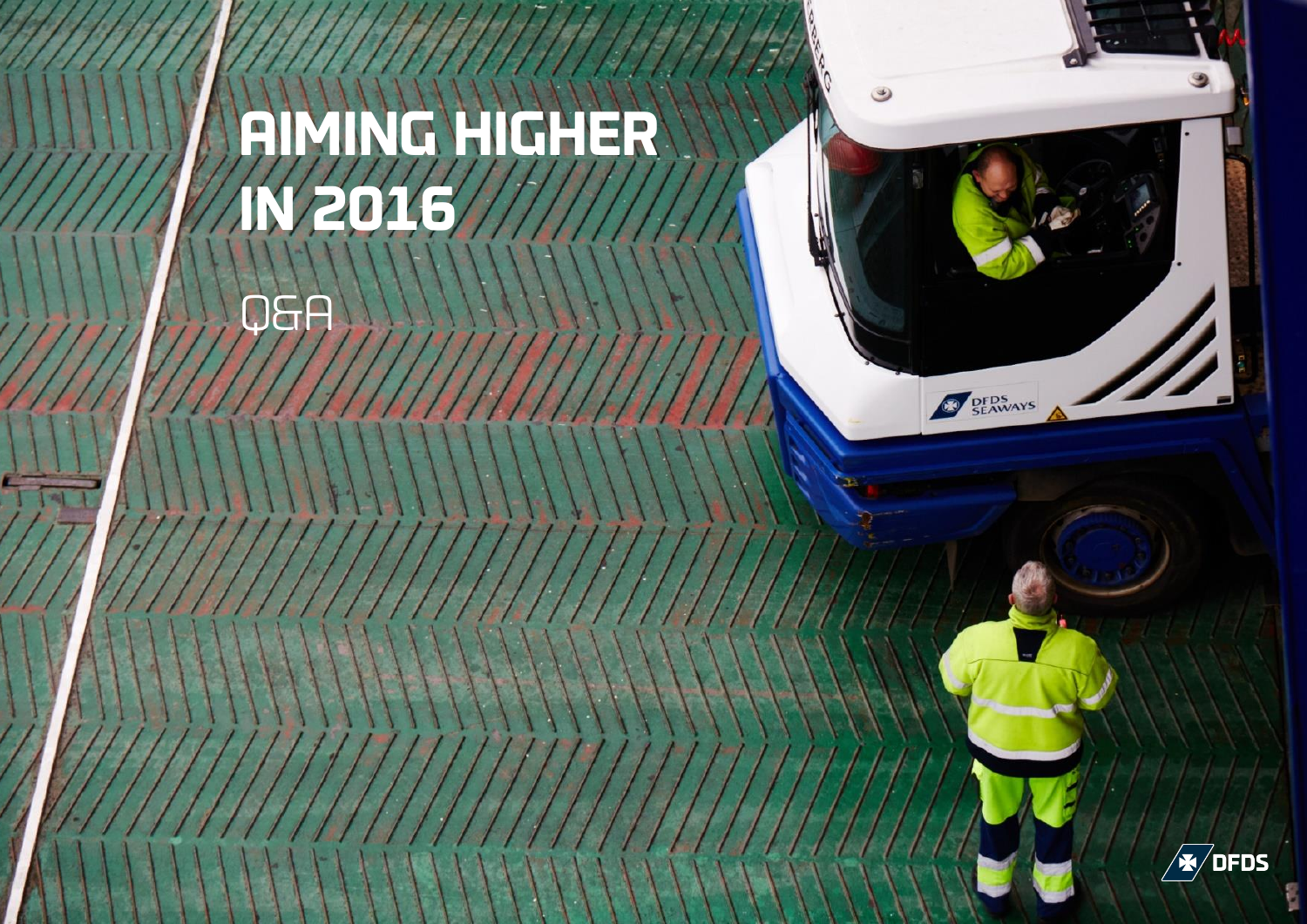## **Appendix: EBIT per BU Q4 2015**

- **North Sea:** 8.9%\* higher freight volumes. Continued high UK-Continent market growth.
- **Baltic Sea:** 4.4% higher freight volumes. Russian route end of Q3 converted to a slot charter
- **Passenger:** Copenhagen-Oslo negatively impacted by cancellation of departures in Christmas high season due to bad weather
- **Channel:** 16.4% higher freight volumes, 16.6% more passengers. Volumes boosted by closure of competing ferry route and two-ship operation on Dover-Calais
- **Logistics Division:** Higher result in **Nordic** and **Continent** due to higher voumes. **UK & Ireland**  improved earnings of the temperature-controlled activities, offset by losses related to rail



#### **DFDS Group EBIT development Q4 2015**